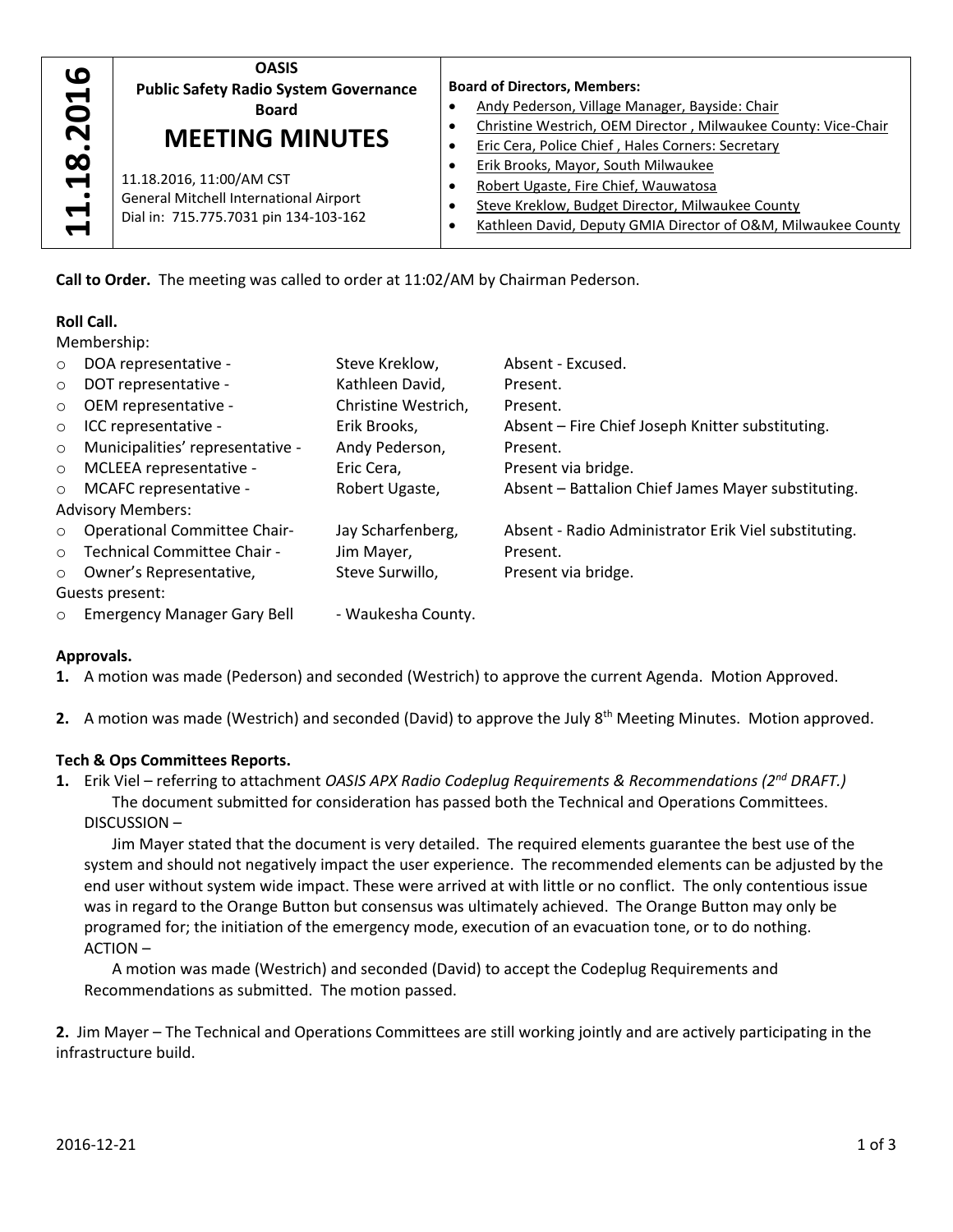**3.** Erik Viel – Reported that the "fun this week" was taking down 5 channels simultaneously which reduced system capacity by a third. This was a necessary part of the build out. It was planned to last 90 minutes but because of the expert coordination and execution of Motorola, Baycom, with Radio Services the work only took 24 minutes. During that time, while at the reduced capacity, 68 calls per minute were made with only 10 Busys a minute. This same type of outage will have to occur two more times before final cutover and Radio Services is asking for any suggestions from users to make sure they are as or more successful.

# **Old Business.**

- **1.** Coverage Acceptance Test Plan (CATP) close-out. Erik Viel indicated that the three lost grids have been tested and passed. The CATP is now complete. Christine Westrich indicated that Greenfield conducted quality testing of the system and liked the results. Jim Mayer stated North Shore conducted quality testing and their results indicated "very good quality." Erik Viel offered the use of county owned radios to agencies interested in conducting further tests.
- **2.** A proposal by Motorola Solutions was submitted to the Board in a document titled *Milwaukee Co. (AN Version) XTS Replacement Offer 092316* for consideration. Christine Westrich and Erik Viel indicated that this was the latest step in the reconciliation with Motorola due to the technical problems caused by XTS (AN Version) radios.

DISCUSSION –

Joseph Knitter indicated that this proposal will result in an unbudgeted expense of \$900 to his community, but overall the proposal is good. Gary Bell thought that the proposal was very favorable, "best deal to me." He also highlighted that there was no requirement by Motorola for the substituted radios to be turned in which allows for uninterrupted use. Eric Cera recommended closing the discussion less Motorola "come to their senses." And as the representative of one of the greatest impacted agencies he thanked Milwaukee County for their negotiation of this resolution.

ACTION –

A motion was made (Cera) and seconded (Knitter) to accept the proposal. The motion passed.

**3.** Motorola Dispatch Console contracting. Erik Viel reported that South Milwaukee's change order is complete. Oak Creek's change order is in process. Correcting these and others issues with console contracts has delayed the project somewhat but the financial savings makes up for it.

# **New Business.**

**1.** A vacancy exists on the Technical Committee. The Tech & Ops Committees have recommended Rich Foscato for the vacancy. Christine Westrich provided a brief bio on Foscato who is very familiar with the Radio Project because he was one of the project's initial managers. There was a general air of excitement to have Rich back on the project.

ACTION –

A motion was made (Cera) and seconded (Westrich) to appoint Rich Foscato to the Technical Committee. Andy Pederson abstained from voting. The motion passed.

**2.** Encryption discount from Motorola. Christine Westrich reported that Motorola has offered a discount separate from the contract with regard to encryption options. The retail cost of single key encryption for a subscriber unit is \$475, the OASIS/County Contract price reflects a 25% discount, and the additional discount offered is 15%. This brings the net cost to roughly \$315. Milwaukee County has decided to add encryption to 444 subscriber units. Currently the Sheriff's department is considering adding it to all their subscriber units. This is in response to three recent incidents where officer and public safety were compromised through the use of a simple phone app by protestors to monitor communications made in the clear. During an incident on August 14<sup>th</sup> protestors were able to outmaneuver law enforcement. On November  $10<sup>th</sup>$  protestors were actually able to immobilize the movement of dignitaries and hinder the exits of a major venue. Erik Viel stated that OEM is working with the Sheriff's Office to make sure their decision will not impact interoperability. There was a thought to constitute a law enforcement encryption group to recommend any needed or recommended changes to the template group. Eric Cera indicated that from its inception the law template